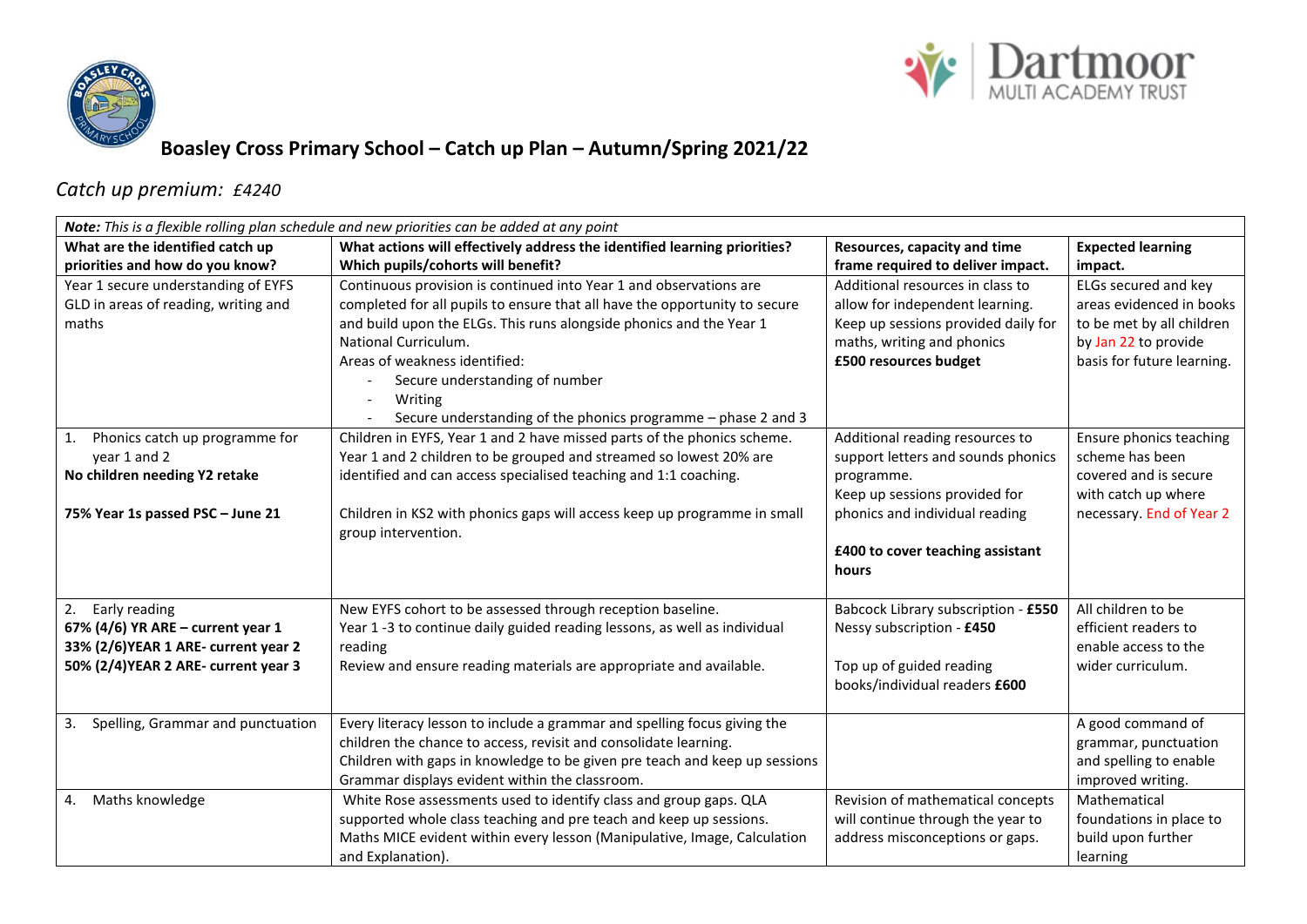| 5. Maths reasoning and problem                                                                                                                                                                    | Increased opportunities for reasoning and problem solving. Discussion,                                                                                                                                                                                                                                                                                                                                                                                                                                                                                                                                                                                                               | Focused intervention, pre teach<br>and keep up sessions will be used<br>to address gaps.<br>TT Rockstars £100  | Resilience in problem                                                                                                                                                                      |
|---------------------------------------------------------------------------------------------------------------------------------------------------------------------------------------------------|--------------------------------------------------------------------------------------------------------------------------------------------------------------------------------------------------------------------------------------------------------------------------------------------------------------------------------------------------------------------------------------------------------------------------------------------------------------------------------------------------------------------------------------------------------------------------------------------------------------------------------------------------------------------------------------|----------------------------------------------------------------------------------------------------------------|--------------------------------------------------------------------------------------------------------------------------------------------------------------------------------------------|
| solving<br>Key stage 1 (9/12) 75%<br>Key stage 2 (18/26) 69%                                                                                                                                      | explanation and mathematical vocabulary will be a focus through lessons.<br>Modelling of these at all times by staff and encouraged in children.<br>Children at risk of not making ARE+ or less than expected progress access<br>pre-teach and keep up teach sessions<br>Evidence gathered in children's books                                                                                                                                                                                                                                                                                                                                                                       | RM Easimaths £100                                                                                              | solving across the<br>school.<br>Clear written<br>explanations evident in<br>4/5 weekly maths<br>lessons                                                                                   |
| 6. English writing<br>Key stage 1 (8/12) 67%<br>Key stage 2 (13 / 26) 50%                                                                                                                         | Regular assessment for learning enables gaps in writing to be identified and<br>addressed through quality first teaching.<br>Teachers read to their pupils daily to increase exposure to vocabulary and<br>high quality text structures which can be used in their writing.<br>Literacy sequences are text based to extend children's awareness of quality<br>texts and provide models for their own writing. There is increased use of<br>cross curricular literacy lessons to give writing a meaning and interest for<br>learner groups.<br>Early writing is grounded in phonics.<br>Pupils identified as needing extra input are supported during planning and<br>writing phases. | To be incorporated in quality first<br>teaching.<br>Quality texts for teaching writing.                        | Skills mastered in English<br>writing to improve<br>writing across the<br>curriculum                                                                                                       |
| 7. Ensure that SEND children make<br>good or better progress than non-<br>SEND children in KS2<br>2021: key stage 2 children<br>Writing 0% (0/6)ARE<br>Reading 17%(1/6)ARE<br>Maths 33% (2/6) ARE | Teachers to complete the graduated response tool for SEND children.<br>Provision maps drawn up by teachers detailing support and targets.<br>Reviewed half termly. And shared with parents<br>Scaffolding in daily lessons to support achievement and access to the<br>curriculum.                                                                                                                                                                                                                                                                                                                                                                                                   | Time for staff to complete<br>graduated response tool. £280<br>Time for interventions to be<br>completed: £100 | Children with SEND to<br>make good or better<br>progress to their non-<br>SEND peers. July 22                                                                                              |
| 8. Vulnerable (PP and SEND) offered<br>places in weekly nurture groups                                                                                                                            | Whole school restorative approach to behaviour - inclusive to rebuild<br>secure relationships<br>Teachers to be aware of PP/SEND children and ensure they are 'ready to<br>learn, being respectful and being safe.<br>Social, emotional and pastoral support given through weekly nurture<br>groups in order to build children's self-esteem and well being                                                                                                                                                                                                                                                                                                                          | Time for interventions to be<br>completed: £300                                                                | Decreased gaps in<br>learning experienced by<br>PP and SEND to be<br>addressed.<br>PP and SEND to make<br>similar or improved<br>progress to their non-<br>disadvantaged peers.<br>July 22 |